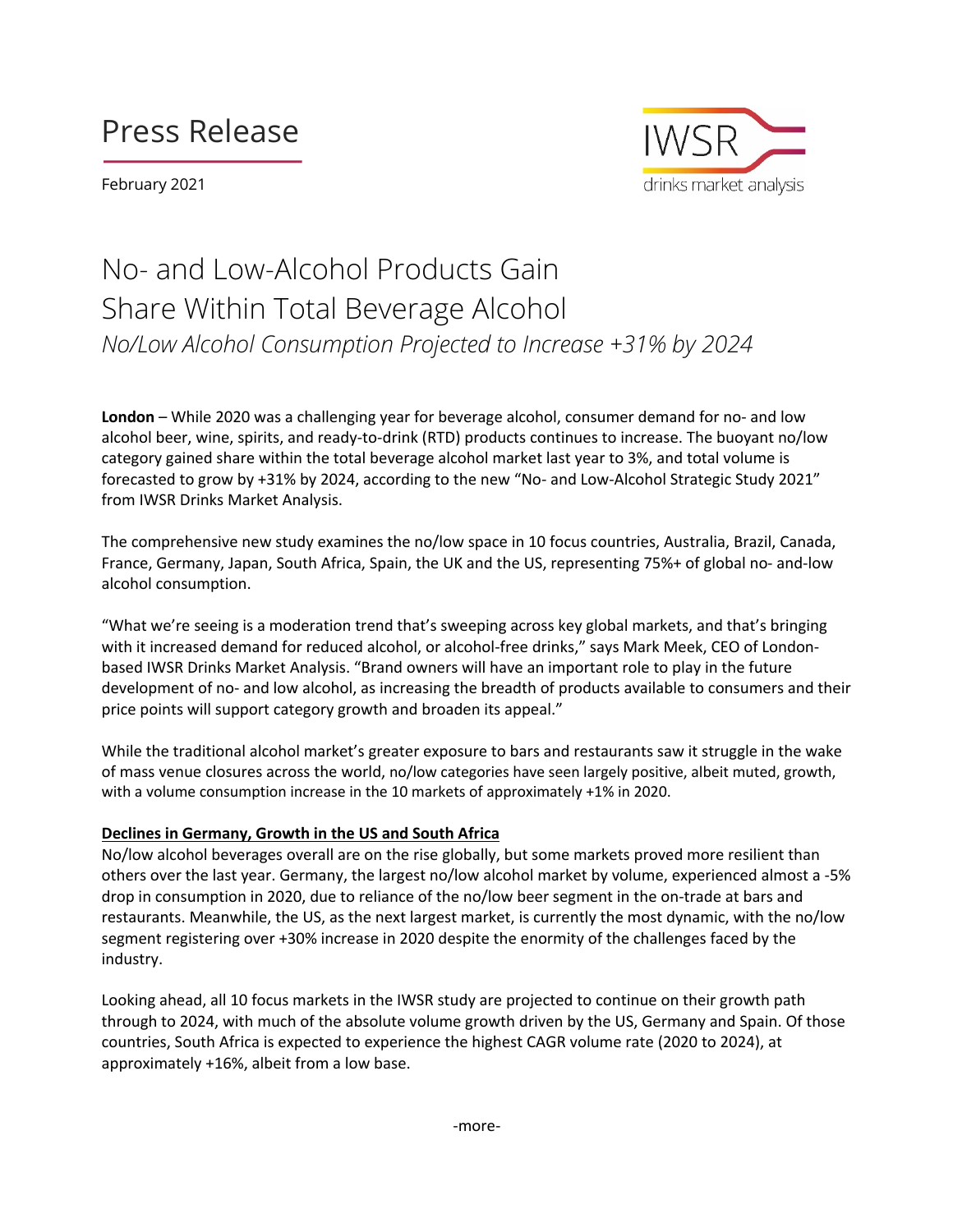## *No- and Low-Alcohol Products Gain Share / page 2*

## **Beer Dominates No/Low Alcohol, Spirits Post Largest Volume Increases**

Driven by early innovation and investment in quality, the no/low beer and cider category dominates the overall no/low market, commanding a 92% share of the total no/low alcohol segment. Thanks to the investment in the category from the major brewers, consumers are becoming more familiar and accepting of no/low beer as a quality product. While several key beer players continue to steer the category, the market is fragmented with a number of smaller brands vying to establish themselves as market leaders in this space. The segment is likely to become even more of a focus for smaller craft producers who are able to bring a diverse range of products to the market in future.

No/low beer registered a flat performance for the 2019-2020 period, at +0.5%. In contrast, the no/low spirits category – which has only 0.6% share of the no/low market – increased volume sales by +32.7%, largely thanks to new interest in home experimentation among consumers. New product development and increasing consumer demand for no/low spirits will see the category experience the largest volume CAGR rate, 2020 to 2024, at approximately +14%.

Meanwhile, no/low RTD volume grew by +10.2% in 2020, largely driven by a trend for functional alcoholfree RTDs in Japan. No/low wine increased by +4.9% last year, having made strong gains in the US and the UK. Both categories will continue on their growth trajectory through to 2024, each expected to command a 7% to 8% volume CAGR 2020 to 2024.

### **'Low' Versus 'No'**

Broadly, no-alcohol products are outperforming low-alcohol beverages: in 2019-2020, the 'no-alcohol' subcategory increased volume by +4.5%, while 'low-alcohol' decreased by -5.5%. The decline was driven by the poor performance of traditional low-alcohol beer brands in the high-volume markets of Germany and Spain. However, newer low-alcohol products like spirits and RTDs are particularly resonating with consumers in markets such as the US who are becoming more mindful of what and how much they consume.

"Low-alcohol spirits is smaller than no-alcohol, but extremely strong growth is expected to continue as companies launch low alcohol by volume (ABV) versions of established brands, and consumers show less concern about 0.0% ABV in this category," explains Sophia Shaw-Brown, Senior Insights Manager at IWSR.

## **58% of Consumers Drink No/Low and Full-Strength Alcohol on Same Occasion**

Examining the consumer drivers and occasions for drinking no- and low-alcohol beverages, IWSR research shows that people are mainly choosing to drink no/low beverages to 'avoid the effects of drinking alcohol,' but also highlights a marked preference for moderation over abstention: more than half (58%) of no/low consumers report that they choose to switch between no/low and full-strength alcohol products on the same occasion, while only 14% state they do not drink alcohol at all.

The most popular occasion to consume no/low products is when relaxing at home (64%), and the category's suitability to low-tempo occasions is a key reason why it has been so resilient during the pandemic. IWSR research also indicates that consumers are consistently pointing towards taste as key to drinking no/low alcohol, which underscores a finding that consumers are generally willing to pay a similar price for a no/low beverage as a full-strength one.